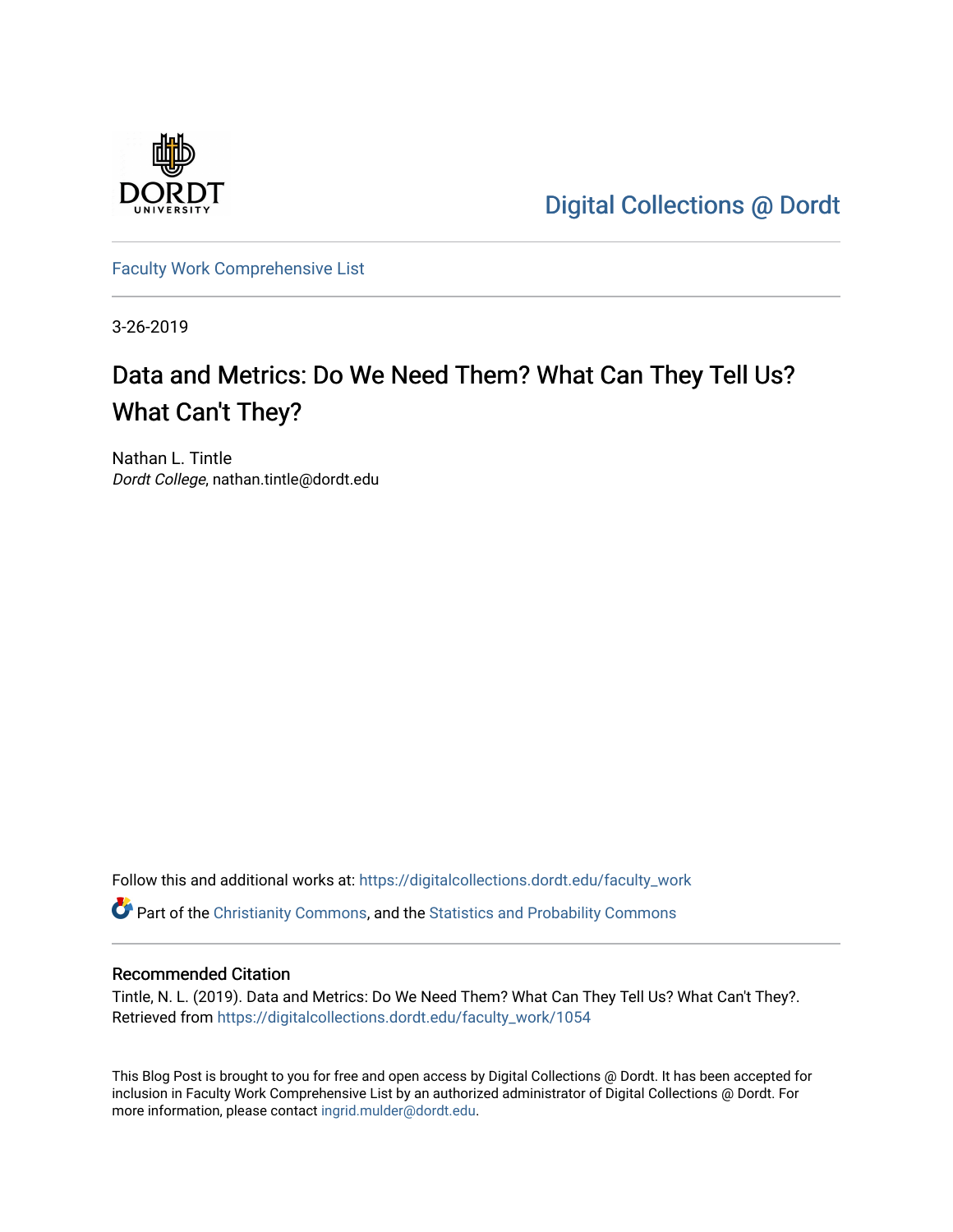# Data and Metrics: Do We Need Them? What Can They Tell Us? What Can't They?

## **Abstract**

"In our increasingly data-centric world, how do we think about data? How should we think about data?"

Posting about using data to make informed decisions from *In All Things* - an online journal for critical reflection on faith, culture, art, and every ordinary-yet-graced square inch of God's creation.

<https://inallthings.org/data-and-metrics-do-we-need-them-what-can-they-tell-us-what-cant-they/>

## Keywords

In All Things, big data, metric projections, number theory

#### **Disciplines**

Christianity | Statistics and Probability

## **Comments**

[In All Things](http://inallthings.org/) is a publication of the [Andreas Center for Reformed Scholarship and Service](http://www.dordt.edu/services_support/andreas_center/) at Dordt [College](http://www.dordt.edu/).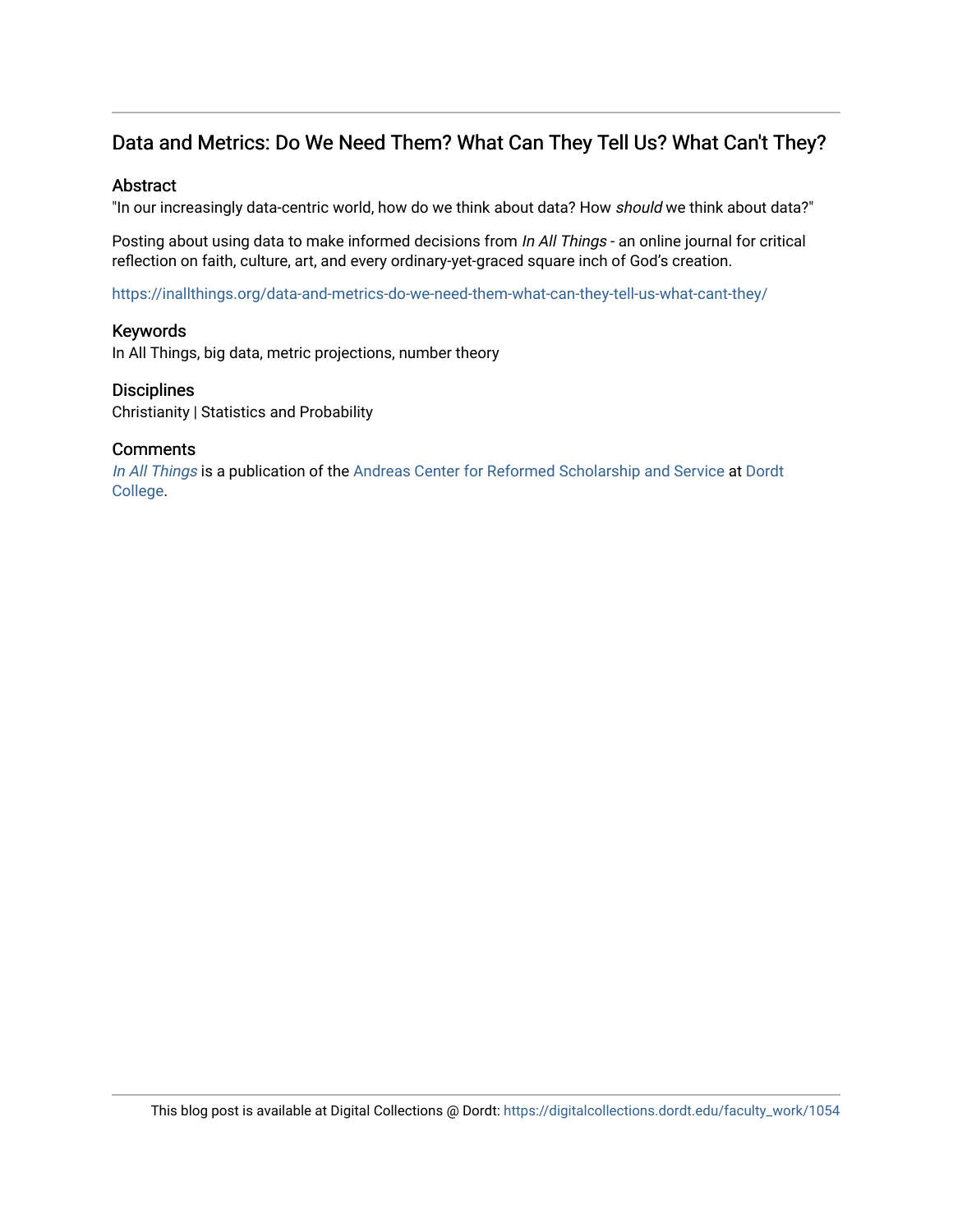

March 26, 2019

# **Data and Metrics: Do We Need Them? What Can They Tell Us? What Can't They?**

# **Nathan Tintle**

Statistics. Numbers. Metrics. Graphs. Nervous about this article yet?

For many of us, just the sheer mention of these math-related words can cause painful memories of complex classes we took in school. Classes that left us thinking that we were not good at numbers and that those people who were good at numbers, exercised some sort of technological wizardry to get their pencil or calculator to generate "the single right answer." Others of us think we are numbers people—"Show me the data," we say, and we mean it! In our increasingly data-centric world, how do we think about data? How *should* we think about data?

To understand societies' views of data, it is helpful to think back to our youth. Most of us will say that we are either "good" or "bad" at math by as early as second grade.**[1](https://inallthings.org/data-and-metrics-do-we-need-them-what-can-they-tell-us-what-cant-they/#fn1-16663)** This is because we believe that mathematical ability is an unchangeable or innate ability. Importantly, even though attitudes towards mathematics are changeable, a negative mindset ("I'm bad at math") rarely changes for most people for the rest of our lives. The ways we properly address these negative attitudes in our youth are complex and challenging. Be that as it may, our early-life love or hate for numbers means that, as adults, when we see numbers used to make arguments, most of us have an immediate visceral reaction of either "ugh" or "awesome."

People who see themselves as bad at math tend to draw one of two conclusions about data when it is used to make arguments. First, being overwhelmed, they may dismiss the claims being made: "You can make numbers say whatever you want them to say. It is magic. I don't believe them." Alternatively, people may say: "Wow, whoever made this argument with data must be a wizard. I'm sure that they're correct. We'd better do what they tell us to do."

Interestingly, similar conclusions are reached by people who claim to be good at math. First, feeling confident in one's abilities to critique numbers, they may think: "You can make numbers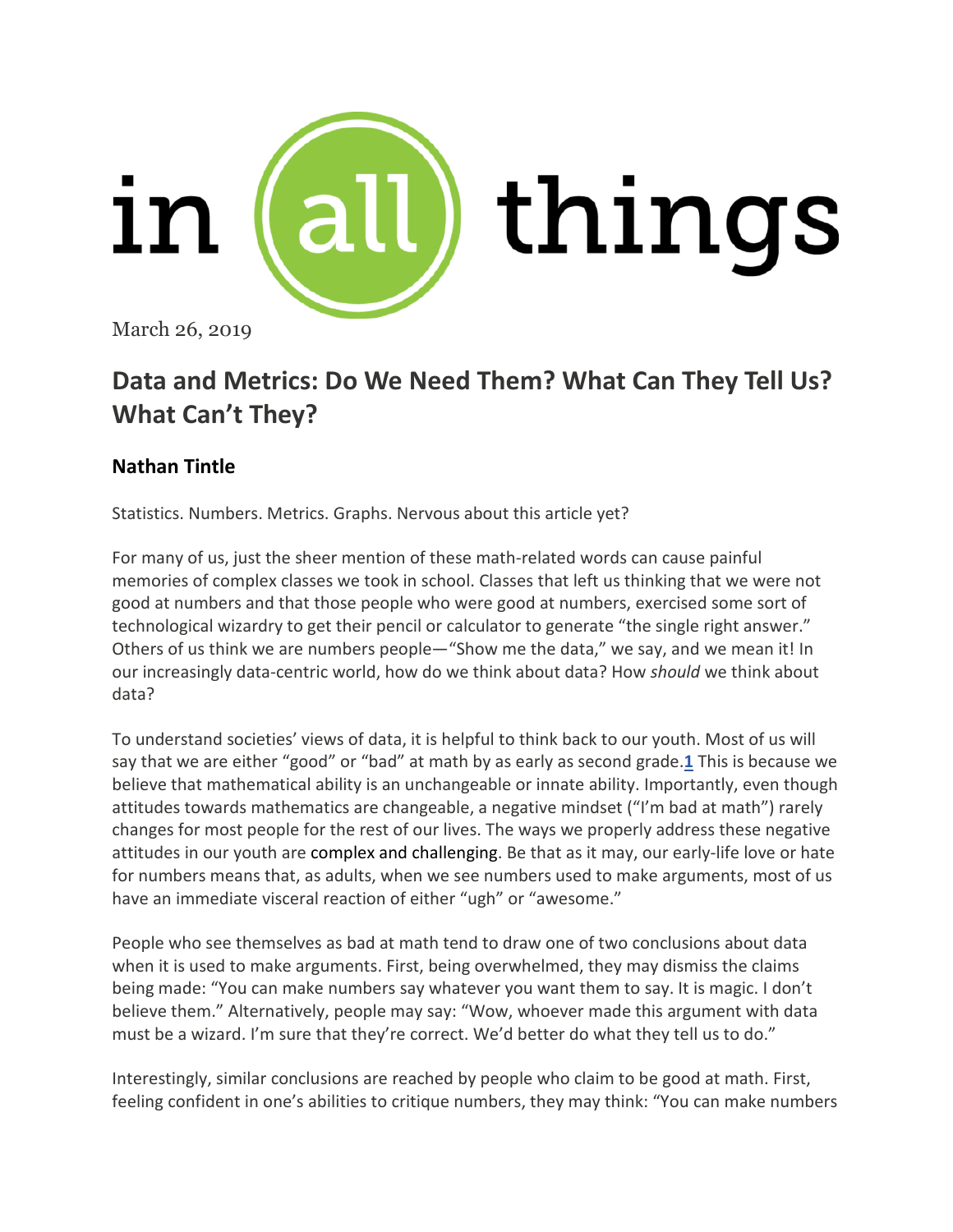say whatever you want them to say." These individuals may seek to think about all the reasons why the data or conclusions might be incorrect. Alternatively, individuals who are confident in their mathematical abilities, may recognize that data should be used to inform decisions, and because of that knowledge, they are more willing to agree with the conclusions being reached—even without thinking very much about the data being presented.

Thus, despite our mindset towards data and numbers, we tend to quickly draw conclusions about the data we see—either dismissing the claims or accepting them, without much thought. So, what is the problem with this? The problem is that we live in a world that is increasingly data-focused. We are surrounded by data and metrics. All the time. People are using data and metrics more and more to make arguments and, some would argue, putting an increased confidence in what data can tell us about the world.

I think that is particularly evident when we view advertisements. After seeing some ads, I find myself thinking: "Wow, if I just had more data about myself, my habits, my biology, I would be a much better person." Or, if my company just had the right data we'd be much more profitable, viable and growing." Or, "If we only had more data about people in poverty, we would know how to help them, and the world would be a better place." But then again, I am a data guy. So, it makes sense that my visceral reaction is a positive one. There are just as many folks out there who are skeptical saying, "Really? Somehow you just get a bunch of data and the world's going to be a better place? Nope!"

How do we navigate this rapid change in the world of today—a world that puts increased value and emphasis on data, metrics, graphs and numbers. Is this data "necessary?" What can data tell us? What can't it tell us?

**First, is all this data really necessary?** God has given humans the ability to observe and measure the world around us. Massive technological breakthroughs in the last 20 years have led to an absolute explosion in the amount of data available to us and our ability to store and analyze it. In the last two years alone, 90% of all [data](https://www.forbes.com/sites/bernardmarr/2018/05/21/how-much-data-do-we-create-every-day-the-mind-blowing-stats-everyone-should-read/#23870c60ba99) in history of the world was created. Seriously. Is all this data necessary? Well, probably not all of it. Helpful? Some of it is.

**Second, what can data tell us?** Inductive reasoning is the fancy term for drawing conclusions based on observation (data). We do this all the time. If I am in a windowless room and someone walks in holding an umbrella and looking wet, I probably draw the conclusion that it is raining outside. That is inductive reasoning. If I am hiking in the savannah and see a still warm pile of lion dung, my inductive reasoning is going to act really fast! Drawing conclusions from data is just one form of inductive reasoning. There is nothing wrong with inductive reasoning. In fact, we do it all the time; and, most of the time, we are right. Of course, we can sometimes be wrong. That is the crazy thing about inductive reasoning. We are trying to figure out the truth based just on our limited, fallible and potentially biased, observations. That is why data gurus and geeks like me try to figure out systematic ways of gathering, analyzing, and drawing conclusions from data—to protect us from drawing the wrong conclusions. But, even though it